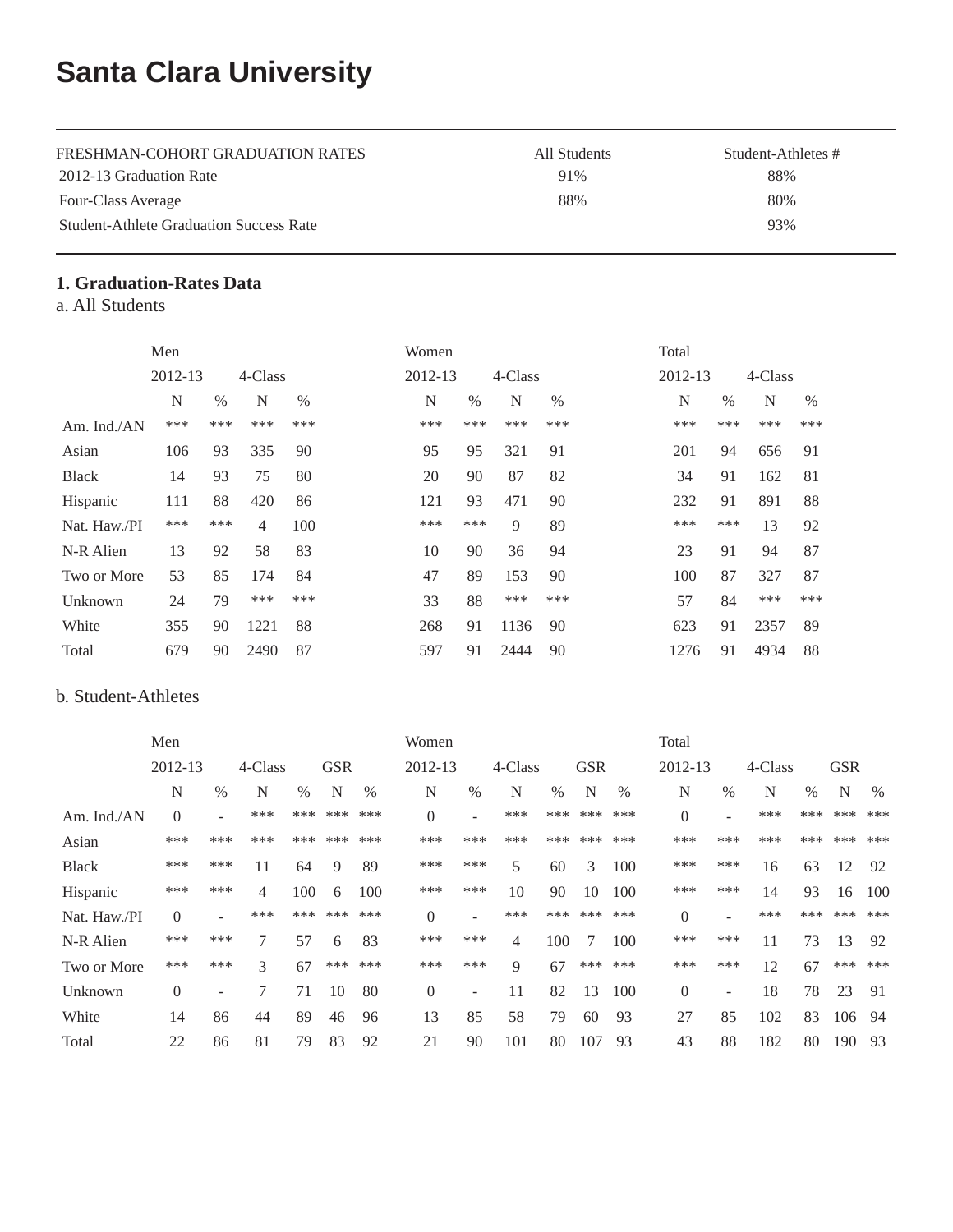# c. Student-Athletes by Sport Category

|              | <b>Baseball</b><br>$% -N$ |                          |                          |              | <b>Men's Basketball</b><br>$% -N$ |                     |                          |              | Men's CC/Track<br>$% -N$ |                |         |
|--------------|---------------------------|--------------------------|--------------------------|--------------|-----------------------------------|---------------------|--------------------------|--------------|--------------------------|----------------|---------|
|              | 2012-13 4-Class GSR       |                          |                          |              | 2012-13 4-Class GSR               |                     |                          |              | 2012-13 4-Class GSR      |                |         |
| Am. Ind./AN  |                           |                          |                          | Am. Ind./AN  |                                   |                     |                          | Am. Ind./AN  |                          |                |         |
| Asian        |                           |                          |                          | Asian        |                                   |                     |                          | Asian        |                          |                |         |
| <b>Black</b> |                           |                          |                          | <b>Black</b> | $\bar{\phantom{a}}$               | $57-b$              | $80-a$                   | <b>Black</b> |                          | $\overline{a}$ | $100-a$ |
| Hispanic     | $100-a$                   | 100-a 100-a              |                          | Hispanic     |                                   |                     |                          | Hispanic     | $100-a$                  | $100-a$        | $100-a$ |
| Nat. Haw./PI | $\sim$                    |                          |                          | Nat. Haw./PI | $\bar{\phantom{a}}$               |                     |                          | Nat. Haw./PI |                          |                |         |
| N-R Alien    |                           | $\overline{\phantom{a}}$ | $\overline{\phantom{a}}$ | N-R Alien    | $\bar{\phantom{a}}$               | 100-a 100-a         |                          | N-R Alien    |                          |                |         |
| Two or More  | $\overline{\phantom{a}}$  | $50-a$                   | $100-a$                  | Two or More  | $\overline{\phantom{a}}$          | 100-a 100-a         |                          | Two or More  | L,                       |                |         |
| Unknown      | $\overline{\phantom{a}}$  | $75-a$                   | $75-a$                   | Unknown      | $\overline{\phantom{a}}$          | 100-a 100-a         |                          | Unknown      |                          |                | $100-a$ |
| White        | $80-a$                    | $92-c$                   | $94-d$                   | White        | $100-a$                           | 100-a 100-a         |                          | White        | $100-a$                  | $100-b$        | $100-b$ |
| Total        | $83-b$                    | $85-d$                   | $91-e$                   | Total        | $100-a$                           | $77-c$              | $91-c$                   | Total        | $100-a$                  | 100-b 100-c    |         |
|              | <b>Football</b>           |                          |                          |              | Men's Other                       |                     |                          |              |                          |                |         |
|              | %N                        |                          |                          |              | $% -N$                            |                     |                          |              |                          |                |         |
|              | 2012-13 4-Class GSR       |                          |                          |              | 2012-13 4-Class GSR               |                     |                          |              |                          |                |         |
| Am. Ind./AN  |                           |                          |                          | Am. Ind./AN  | $\sim$ $-$                        | $0-a$               | $0-a$                    |              |                          |                |         |
| Asian        |                           |                          |                          | Asian        | $100-a$                           | $75-a$              | $100-a$                  |              |                          |                |         |
| <b>Black</b> |                           |                          |                          | <b>Black</b> | $100-a$                           | $75-a$              | $100-a$                  |              |                          |                |         |
| Hispanic     |                           |                          |                          | Hispanic     | ÷,                                | 100-a 100-a         |                          |              |                          |                |         |
| Nat. Haw./PI |                           |                          |                          | Nat. Haw./PI | $\overline{\phantom{a}}$          | $\blacksquare$      | $\overline{\phantom{a}}$ |              |                          |                |         |
| N-R Alien    |                           |                          |                          | N-R Alien    | $50-a$                            | $40-a$              | $75-a$                   |              |                          |                |         |
| Two or More  |                           |                          |                          | Two or More  | $\omega$                          | $\bar{\phantom{a}}$ | $\mathcal{L}$            |              |                          |                |         |
| Unknown      |                           |                          |                          | Unknown      | $\blacksquare$                    | $50-a$              | $67-a$                   |              |                          |                |         |
| White        |                           |                          |                          | White        | $86-b$                            | 83-е                | $95-e$                   |              |                          |                |         |
| Total        |                           |                          |                          | Total        | $85-c$                            | $73-e$              | 89-е                     |              |                          |                |         |
|              | <b>Women's Basketball</b> |                          |                          |              | <b>Women's CC/Track</b>           |                     |                          |              | <b>Women's Other</b>     |                |         |
|              | $% -N$                    |                          |                          |              | $% -N$                            |                     |                          |              | $% -N$                   |                |         |
|              | 2012-13                   | 4-Class                  | <b>GSR</b>               |              | 2012-13                           | 4-Class             | <b>GSR</b>               |              | 2012-13 4-Class GSR      |                |         |
| Am. Ind./AN  | $\overline{a}$            |                          | $\overline{\phantom{a}}$ | Am. Ind./AN  |                                   |                     | ÷,                       | Am. Ind./AN  | $\Box$                   | 100-a 100-a    |         |
| Asian        | $\frac{1}{2}$             | $\overline{\phantom{a}}$ | $\blacksquare$           | Asian        |                                   |                     | $\overline{\phantom{a}}$ | Asian        | $\overline{\phantom{a}}$ | 100-a 100-a    |         |
| <b>Black</b> | $\overline{\phantom{0}}$  | $50-a$                   | $100-a$                  | <b>Black</b> |                                   |                     | $\overline{a}$           | <b>Black</b> | $\frac{1}{2}$            | 100-a 100-a    |         |
| Hispanic     |                           | $\overline{\phantom{a}}$ | $\overline{\phantom{a}}$ | Hispanic     |                                   |                     |                          | Hispanic     | $100-a$                  | $90-b$         | $100-b$ |
| Nat. Haw./PI |                           | $100-a$                  | $100-a$                  | Nat. Haw./PI |                                   |                     | $\overline{\phantom{a}}$ | Nat. Haw./PI | $\blacksquare$           | 100-a 100-a    |         |
| N-R Alien    |                           | $100-a$                  | $100-a$                  | N-R Alien    |                                   |                     | $\overline{\phantom{a}}$ | N-R Alien    | $100-a$                  | $100-a$        | $100-a$ |
| Two or More  |                           | $100-a$                  | $100-a$                  | Two or More  |                                   |                     | L.                       | Two or More  | $100-a$                  | $63-b$         | $63-b$  |
| Unknown      | $\overline{a}$            | $\overline{\phantom{a}}$ | $\overline{\phantom{a}}$ | Unknown      |                                   | $100-a$             | $100-a$                  | Unknown      | $\overline{\phantom{a}}$ | $80-b$         | $100-b$ |
| White        | $100-a$                   | $86-b$                   | $100-b$                  | White        | $\overline{\phantom{a}}$          | $75-b$              | $89-b$                   | White        | $82-c$                   | 79-е           | 93-е    |
| Total        | $100-a$                   | $79-c$                   | $100-c$                  | Total        |                                   | $78-b$              | $92-c$                   | Total        | $89-d$                   | 81-e           | 93-е    |

Values for N (a. 1-5, b. 6-10, c. 11-15, d. 16-20, e. greater than 20)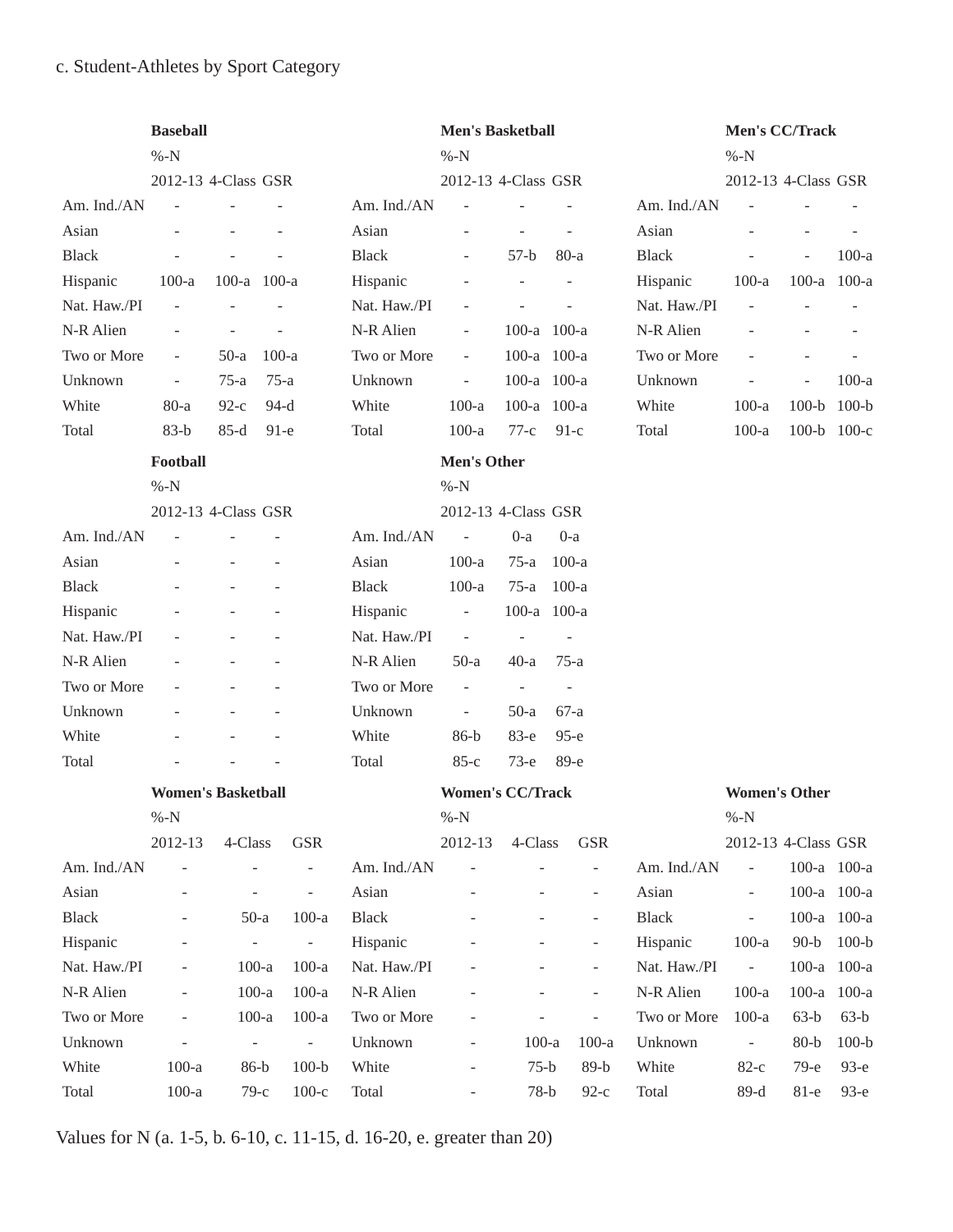# **2. Undergraduate-Enrollment Data (All full-time baccalaureate-degree seeking students enrolled 2018-19)**

| a. All Students | Men<br>N | Women<br>N | Total<br>N | b. Student-athletes # | Men<br>N     | Women<br>N | Total<br>N     |
|-----------------|----------|------------|------------|-----------------------|--------------|------------|----------------|
| Am. Ind./AN     | 4        | 3          | 7          | Am. Ind./AN           | $\mathbf{0}$ | $\theta$   | $\overline{0}$ |
| Asian           | 435      | 466        | 901        | Asian                 | 3            | 7          | 10             |
| <b>Black</b>    | 76       | 90         | 166        | <b>Black</b>          | 8            | 4          | 12             |
| Hispanic        | 470      | 523        | 993        | Hispanic              | 14           | 13         | 27             |
| Nat. Haw./PI    | 6        | 6          | 12         | Nat. Haw./PI          | $\mathbf{0}$ |            |                |
| N-R Alien       | 131      | 98         | 229        | N-R Alien             | 14           | 3          | 17             |
| Two or More     | 186      | 220        | 406        | Two or More           | 11           | 5          | 16             |
| Unknown         | 57       | 60         | 117        | Unknown               | 3            | $\Omega$   | 3              |
| White           | 1422     | 1251       | 2673       | White                 | 41           | 66         | 107            |
| Total           | 2787     | 2717       | 5504       | Total                 | 94           | 99         | 193            |

## c. Student-Athletes # By Sports Category

| Men          |            |          |          |          |                |
|--------------|------------|----------|----------|----------|----------------|
|              | Basketball | Baseball | CC/Track | Football | Other          |
| Am. Ind./AN  |            | $\Omega$ | $\theta$ |          | $\overline{0}$ |
| Asian        | $\cup$     | $\Omega$ | 0        |          |                |
| Black        | 4          |          | O        |          |                |
| Hispanic     |            |          |          |          |                |
| Nat. Haw./PI |            | $\theta$ |          |          |                |
| N-R Alien    |            | $\Omega$ | 0        |          |                |
| Two or More  |            |          |          |          |                |
| Unknown      | $\theta$   |          | $\theta$ |          |                |
| White        |            | 11       | 10       |          | 19             |
| Total        | 13         | 21       | 16       |          | 44             |

| Women        |                  |          |          |
|--------------|------------------|----------|----------|
|              | Basketball       | CC/Track | Other    |
| Am. Ind./AN  | 0                | $\Omega$ | $\Omega$ |
| Asian        | $\left( \right)$ | 1        | 6        |
| <b>Black</b> | 2                | $\Omega$ | 2        |
| Hispanic     |                  | 2        | 10       |
| Nat. Haw./PI | 1                | $\Omega$ | $\Omega$ |
| N-R Alien    | 2                | $\Omega$ |          |
| Two or More  |                  | 1        | 3        |
| Unknown      | $\Omega$         | $\Omega$ | $\Omega$ |
| White        | 6                | 8        | 52       |
| Total        | 13               | 12       | 74       |

#Only student-athletes receiving athletics aid are included in this report.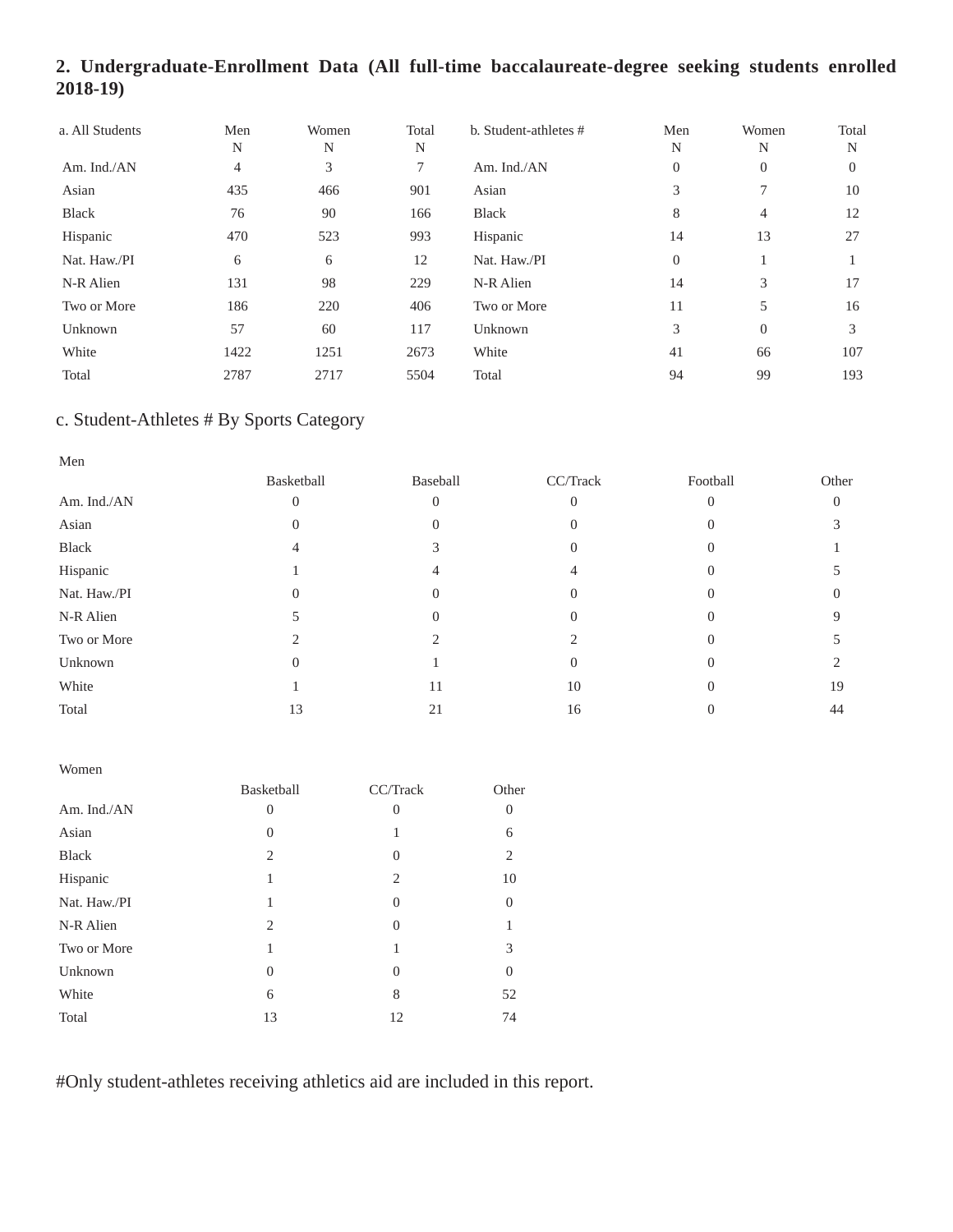

### **INFORMATION ABOUT THE GRADUATION RATES INSTITUTION REPORT**

#### **Introduction.**

This information sheet and the NCAA Graduation Rates Institution Report have been prepared by the NCAA, based on data provided by the institution in compliance with NCAA Bylaw 18.4.2.2.1 (admissions and graduation-rate disclosure) and the federal Student Right-to-Know. Please note, the NCAA will make this report public.

The Graduation Rates Institution Report gives graduation information about the most recent sixyear graduating class of students and student-athletes who entered as freshmen in 2011-12. The graduation rate (percent) is based on a comparison of the number (N) of students who entered a college or university and the number of those who graduated within six years. For example, if 100 students entered and 60 graduated within six years, the graduation rate is 60 percent.

The Graduation Rates Institution Report provides information about two groups of students:

- 1. All Students. All undergraduate students who were enrolled in a full-time program of studies for a baccalaureate degree; and
- 2. Student-Athletes. Student-athletes who received athletics aid from the school for any period of time during their entering year. [Note: Athletics aid is a grant, scholarship, tuition waiver or other assistance from a college or university that is awarded on the basis of a student's athletics ability.]

Two different measures of graduation rates are presented in this report: Federal Graduation Rate and NCAA Division I Graduation Success Rate (GSR). The Federal Graduation Rate indicates the percentage of freshmen who entered and received athletics aid during a given academic year who graduated within six years. The GSR adds to the first-time freshmen, those students who entered midyear as well as student-athletes who transferred into an institution and received athletics aid. Both the Federal Graduation Rate and the GSR subtract students from the entering cohort who are considered allowable exclusions (i.e., those who either die or become permanently disabled, those who leave the school to join the armed forces, foreign services or attend a religious mission). In addition, the GSR subtracts those who left the institution prior to graduation, had athletics eligibility remaining and would have been academically eligible to compete had they returned to the institution.